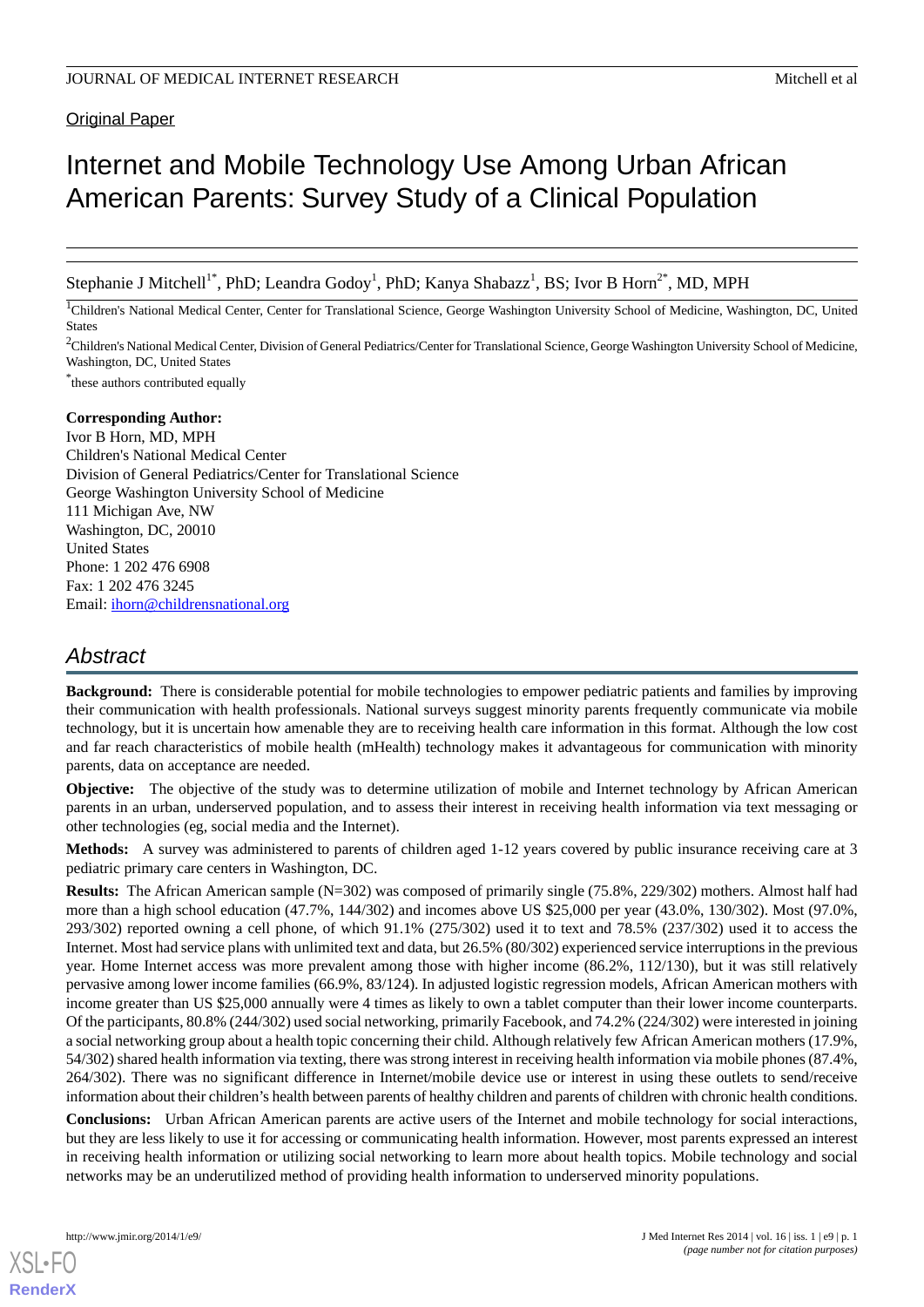*(J Med Internet Res 2014;16(1):e9)* doi:  $10.2196/$ jmir.2673

#### **KEYWORDS**

health communication; mobile phone; social networking, African Americans; pediatrics

#### *Introduction*

As with all forms of Web-based technology, advances in mobile health (mHealth) and health communication technology are rapidly increasing. According to the National Institutes of Health Consensus Group, mHealth is defined as the use of mobile and wireless devices to improve health outcomes, health care services, and health research [[1\]](#page-9-0). Health communication technology is used specifically for communication between patients or caregivers and health care providers about health [[2\]](#page-9-1), and it is typically a means of streamlining the delivery of health information and services [[3\]](#page-9-2). Some of the many advantages of mHealth communication technologies include the relatively low cost and the ease with which apps and text messages can be widely distributed because of the popularity of mobile technology.

Data from the Pew Research Center's Internet & American Life Project indicate that technology use has expanded rapidly over the past decade and is now pervasive [[4](#page-9-3)[,5](#page-9-4)]. As of spring 2013, approximately 85% of American adults used the Internet, 56% owned a smartphone, and 63% went online wirelessly with a laptop or cell phone [[4-](#page-9-3)[6\]](#page-10-0). Furthermore, 72% of Internet users reported looking online for health information; 31% of cell phone owners and 52% of smartphone owners say they have used their phone to look up health or medical information [[7\]](#page-10-1). Despite overall increases in access to and use of the Internet and mHealth technology, differences in access and use vary by race/ethnicity, age, income, and education [\[4](#page-9-3),[8\]](#page-10-2). With regard to race and ethnicity, current (2013) Internet usage rates for non-Hispanic black adults (85%) are comparable with those of non-Hispanic white adults (86%), with usage rates for Hispanic adults lagging slightly behind (76%) [[5\]](#page-9-4). However, underrepresented minority (URM) populations, including African Americans and English-speaking Hispanic persons, are more likely to own a mobile phone and to use mobile technology than their white counterparts [[9\]](#page-10-3). Moreover, Hispanic persons and African Americans are more likely than white cell phone users to look for health information on their phones [\[10](#page-10-4)].

At the same time, URMs experience higher rates of childhood chronic diseases. The highest prevalence of asthma in the United States is among non-Hispanic black children who are almost 7 times more likely to die of asthma than white children [[11\]](#page-10-5). URM children are also at high risk for obesity and type 2 diabetes [\[12](#page-10-6)]. Because of its popularity among URM populations, its relatively low cost, and its demonstrated efficacy in facilitating parent-provider communication and improving health behaviors, mHealth communication technology is uniquely well-suited for addressing pediatric health disparities. mHealth technology has been successfully used to improve patient-provider communication [[2](#page-9-1)[,13](#page-10-7)], chronic disease self-management [\[14](#page-10-8)], and preventive health behaviors [[15\]](#page-10-9). The efficacy of mHealth technologies is, in part, because of their convenience as a method of health information exchange

 $XS$ -FO **[RenderX](http://www.renderx.com/)** [[16\]](#page-10-10) and they are effective for modifying health behavior because behavioral cues (eg, reminders) can be sent/received asynchronously when and where they are most relevant or appropriate [\[17](#page-10-11)[-18](#page-10-12)].

One arena in which mHealth communication technology can have important public health effects is in pediatric settings, where clear and frequent communication between parents and providers is important for managing children's chronic diseases (eg, asthma, diabetes). Parents (or other caregivers) serve as the intermediary between pediatric patients and providers; they determine when health care is sought and are primarily responsible for relaying information about their child's health to providers [\[2](#page-9-1)]. Thus, facilitating parent-provider communication through mobile technology is a promising method for addressing disparities in childhood chronic diseases.

Although there is great potential for mHealth to reduce pediatric health disparities, more information is needed to understand how URM parents/patients use communication technology, particularly in reference to their children's health-related issues. Most of the research among African American parents has focused on their use of and access to Web-based health information. Not only do the reported rates of Internet use vary by population sampled, but these data are out of date considering how rapidly and pervasively Internet-capable mobile devices are being disseminated [\[8,](#page-10-2)[19](#page-10-13)[-20](#page-10-14)]. More specific information is needed on URM parents' usage patterns and receptivity to receiving health information via mobile technology. To our knowledge, only 1 study has been conducted on urban parents' use of mobile technology within a clinical pediatric setting [\[21](#page-10-15)]. This study affirmed the widespread popularity and frequent use of mobile technology (eg, 75% of respondents used some form of digital technology daily), including searching for health information (eg, 58% searched for medical info at least once in the preceding week) among families seeking care from urban pediatric primary care centers. However, information was not gathered in several areas that would be necessary to understand the way in which mobile technology could be used to address health disparities, such as participants'race/ethnicity, the impact of child health status on use, service interruptions, functions of cell phone use, and specific modes in which parents may be interested in accessing health information.

The current study reports on the use of mobile phones, the Internet and wireless devices, and social media among a sample of urban minority parents of children attending pediatric community health clinics. To help guide the development and marketing of mHealth communication technologies for URM parents, we examine how patterns of access, use, and preferences relating to mHealth technology vary by socioeconomic characteristics (ie, education, income). We additionally explore the extent to which parents of children with chronic diseases differ from other parents in their use of technologies due to the particular potential of mHealth in addressing childhood chronic conditions.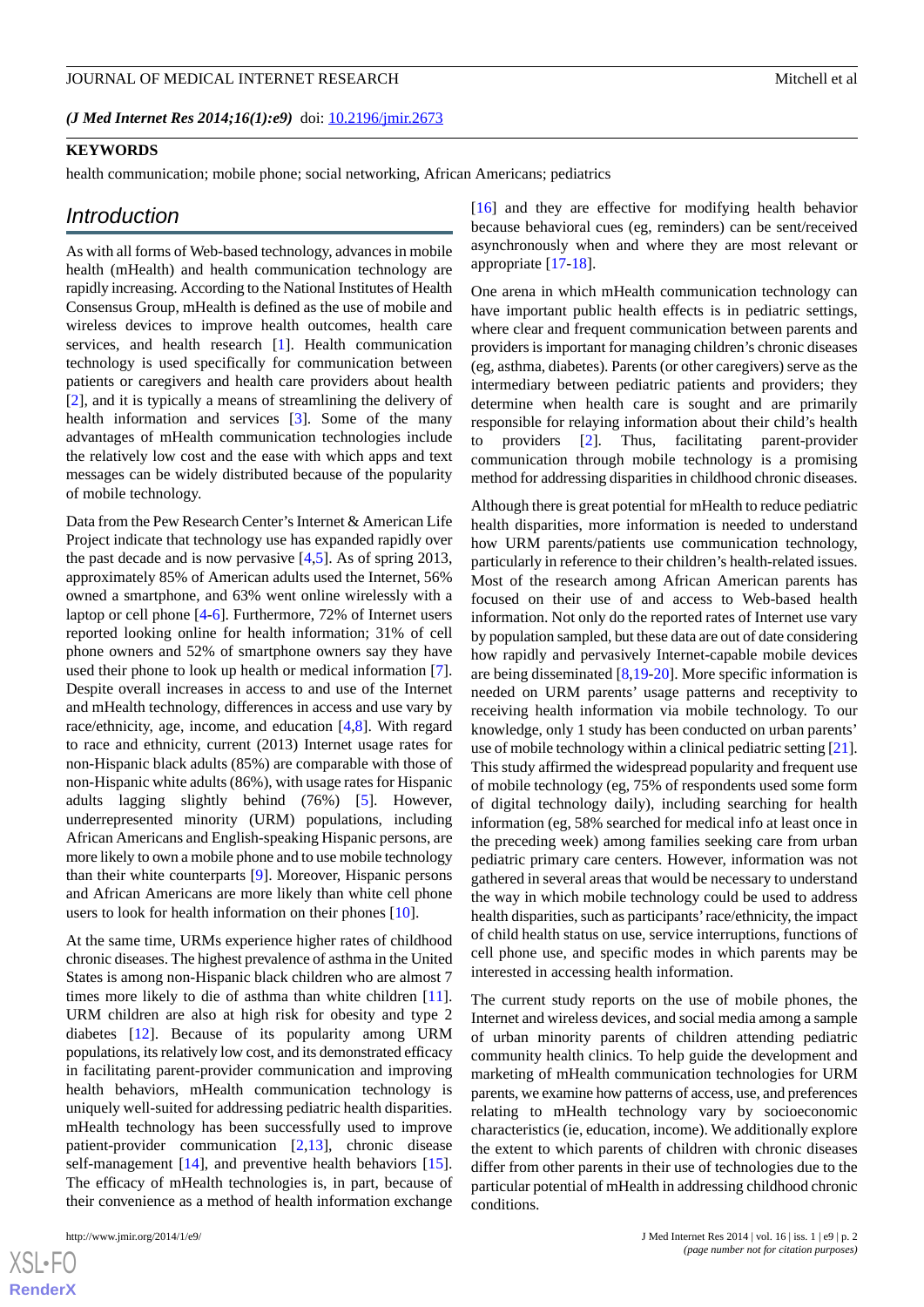## *Methods*

### **Participants**

A clinical sample of parents whose children received primary care services at 1 of 3 pediatric primary care practices in the Washington, DC metropolitan area between July 2011 and December 2012 were recruited to participate in the study. A clinical sample, as opposed to a sample drawn from the general population of minority parents of young children, was chosen to understand how providers may better engage and communicate with parents through technology. English-speaking parents were eligible if they were at least 18 years old, their child's legal guardian, had a child aged between 12 months and 12 years, and they could identify a primary care provider for the child. For this analysis, the sample (N=314) was constrained to self-identified African American parents (n=302).

#### **Procedures**

Trained research assistants invited parents/guardians to participate while they were in the pediatric clinic waiting area, and screened interested parents for eligibility. Upon meeting inclusion criteria and providing informed consent, parents/guardians completed the 5-10 minute paper survey. The Children's National Health System Institutional Review Board approved all study procedures.

#### **Measures**

A demographics questionnaire was administered to collect information on parent age, race/ethnicity (self-reported by the parents of the children from a list including white/Caucasian, black/African American, Asian/Pacific Islander, American Indian/Alaskan, Latino/Hispanic, or other), marital status, relationship to child, household composition, annual income, education level, occupation, and child's health status (ie, diagnosis of chronic illness). Parents indicated the level of education they had completed from the following choices: some grade school, completed junior high school, high school graduate or graduate equivalency degree (GED), some college/2-year college, college graduate, and postgraduate study. Based on the distribution, responses were recoded into less than a high school degree/GED or more than a high school degree/GED. Similarly, parents'selection from 6 categories of annual household income (< US \$10,000, US \$10,000-US \$24,999, US \$25,000-US \$49,999, US \$50,000-US \$74,999, US \$75,000-US \$99,999,

and  $\geq$ US \$100,000) were recoded into < US \$25,000 and  $\geq$  US \$25,000.

The survey measure of mobile and Internet technology utilization was an adaptation of the Pew Internet & American Life Project, a telephone survey of 2252 Americans older than 18 years [[4](#page-9-3)]. The Pew survey included 23 multiple-choice questions covering topics such as ownership of electronic devices, Internet access and usage, mobile phone plans, and utilization of mobile phone features, such as mobile Internet and email, text messages, video messages, etc. Our adapted measure followed a similar format with 27 additional questions, including 14 regarding mobile phone use, 9 regarding Internet usage, and 4 regarding social networking use.

#### **Statistical Analyses**

Frequencies were generated to characterize cell phone, Internet, and social networking use as well as parents' interest in receiving child health information through these channels. Next, chi-square tests were conducted comparing frequencies/proportions of each technology use outcome across groups defined by education ( $>$  high school vs  $\leq$  high school), annual income ( $>$ US \$25,000 vs  $\leq$ US \$25,000), and health status of children (chronic illness vs no chronic illness).

Any socioeconomic (eg, education, income) differences that were significant according to chi-square tests were further examined using a logistic regression adjusting for the other predictor variables. Statistical significance was set at *P*=.01 because of the number of tests conducted and the higher chances of type I (false positive) errors.

## *Results*

#### **Sample Demographics**

See [Table 1](#page-3-0) for participant characteristics. This sample included primarily single (75.8%, 229/302) mothers (84.1%, 254/302) with an average of 2.5 (SD 1.6) children. Participants ranged in age from 18 to 59 years (mean 31.5, SD 8.0), and household sizes ranged from 1 to 10 persons (mean 4.2, SD 1.7). Close to half had more than a high school education (47.7%, 144/302) and incomes greater than US \$25,000 per year (43.0%, 130/302). Almost one-third had a child with asthma (31.1%, 94/302); 53.6% (162/302) had children without any chronic illness.

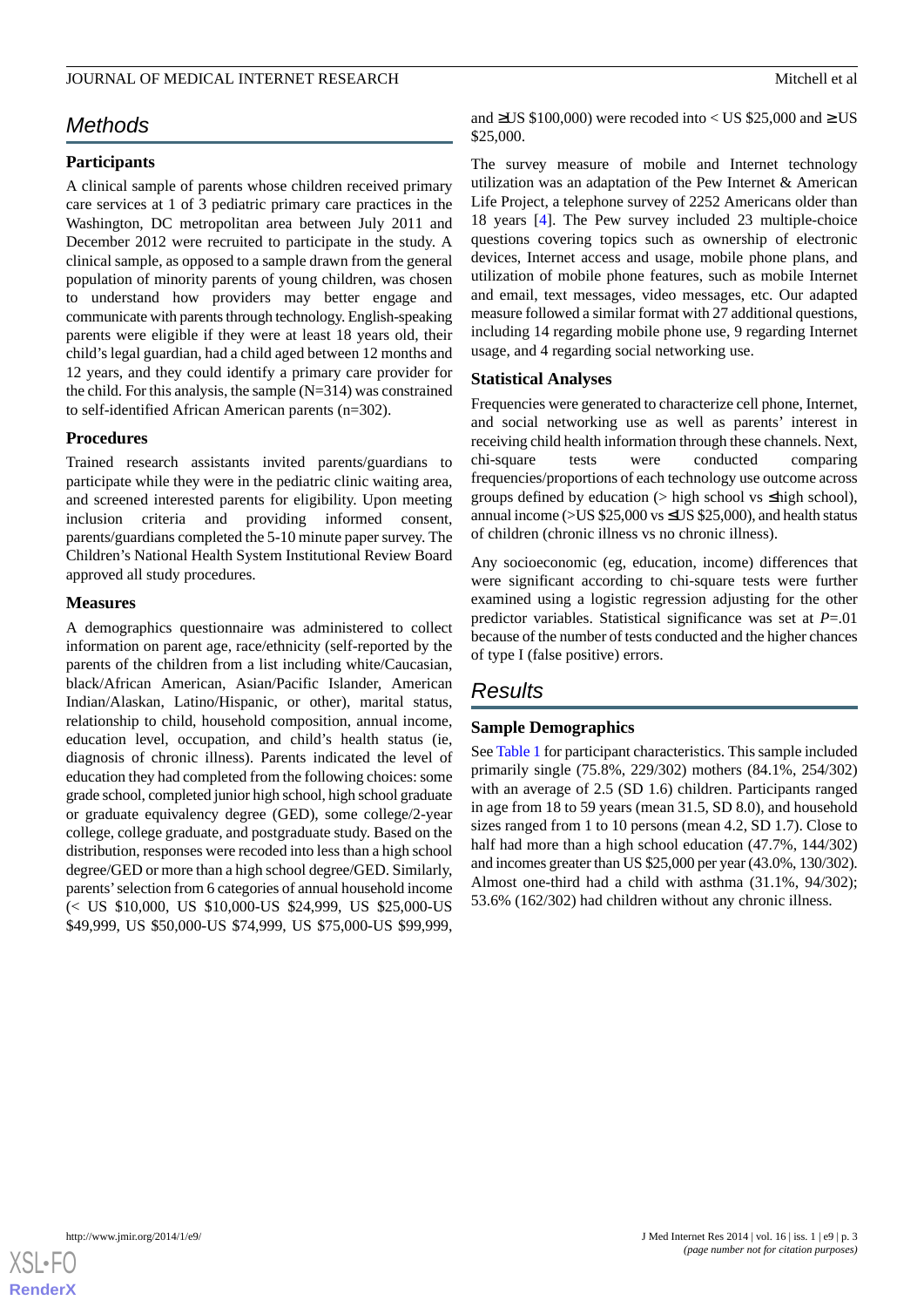<span id="page-3-0"></span>**Table 1.** Demographic characteristics of African American participants (N=302).

| <b>rabic 1.</b> Demographic enaracteristics of Trineam Punctical participants $(11-502)$ .<br>Demographics | Mean (SD) | Range    | $n$ (%)    |
|------------------------------------------------------------------------------------------------------------|-----------|----------|------------|
| Parent age (years)                                                                                         | 31.5(8.0) | 18-59    |            |
| Relationship to child                                                                                      |           |          |            |
| <b>Biological mother</b>                                                                                   |           |          | 254 (84.1) |
| <b>Biological father</b>                                                                                   |           |          | 26(8.4)    |
| Legal guardian                                                                                             |           |          | 21(7.0)    |
| <b>Marital</b> status                                                                                      |           |          |            |
| Married                                                                                                    |           |          | 51 (16.9)  |
| Single                                                                                                     |           |          | 229 (75.8) |
| Divorced/separated                                                                                         |           |          | 18(6.0)    |
| Number of children                                                                                         | 2.5(1.6)  | $1 - 10$ |            |
| <b>Household</b> total                                                                                     | 4.2(1.7)  | $1 - 10$ |            |
| Children                                                                                                   | 2.4(1.4)  | $0 - 7$  |            |
| Adults                                                                                                     | 1.9(0.9)  | $1 - 7$  |            |
| <b>Highest education</b>                                                                                   |           |          |            |
| Less than high school                                                                                      |           |          | 18(6.0)    |
| High school/GED                                                                                            |           |          | 138 (45.7) |
| Some college                                                                                               |           |          | 110 (36.4) |
| Bachelor degree or more                                                                                    |           |          | 34(11.3)   |
| Income (US \$)                                                                                             |           |          |            |
| $<$ 10,000                                                                                                 |           |          | 58 (19.2)  |
| 10,000-24,999                                                                                              |           |          | 66 (21.9)  |
| 25,000-49,999                                                                                              |           |          | 87 (28.8)  |
| 50,000-74,999                                                                                              |           |          | 25(8.3)    |
| 75,000-99,999                                                                                              |           |          | 11(3.6)    |
| >100,000                                                                                                   |           |          | 7(2.3)     |
| Don't know                                                                                                 |           |          | 40(13.2)   |
| Child chronic health problems                                                                              |           |          |            |
| None                                                                                                       |           |          | 162(53.6)  |
| Asthma                                                                                                     |           |          | 94(31.1)   |
| Diabetes                                                                                                   |           |          | 2(0.7)     |
| Obesity                                                                                                    |           |          | 2(0.7)     |
| Other                                                                                                      |           |          | 14(4.6)    |
| Multiple conditions                                                                                        |           |          | 14(7.3)    |

#### **Cell Phone Use**

When asked "what do you use your cell phone for," most participants selected functions in addition to voice calls: 91.1% (275/302) text, 70.9% (214/302) send/receive email, and 78.5% (237/302) access the Internet [\(Table 2](#page-4-0)). Most had service plans with unlimited texts (86.4%, 261/302) and data (76.5%,

231/302), but 26.5% (80/302) experienced service interruptions (of unknown duration) in the previous year. When asked to indicate how many texts they sent/received on an average day, 18.2% (55/302) said they sent/received more than 50. Although most (66.2%, 200/302) sent messages about important personal matters, only 17.9% (54/302) reported sharing health information via text.

**[RenderX](http://www.renderx.com/)**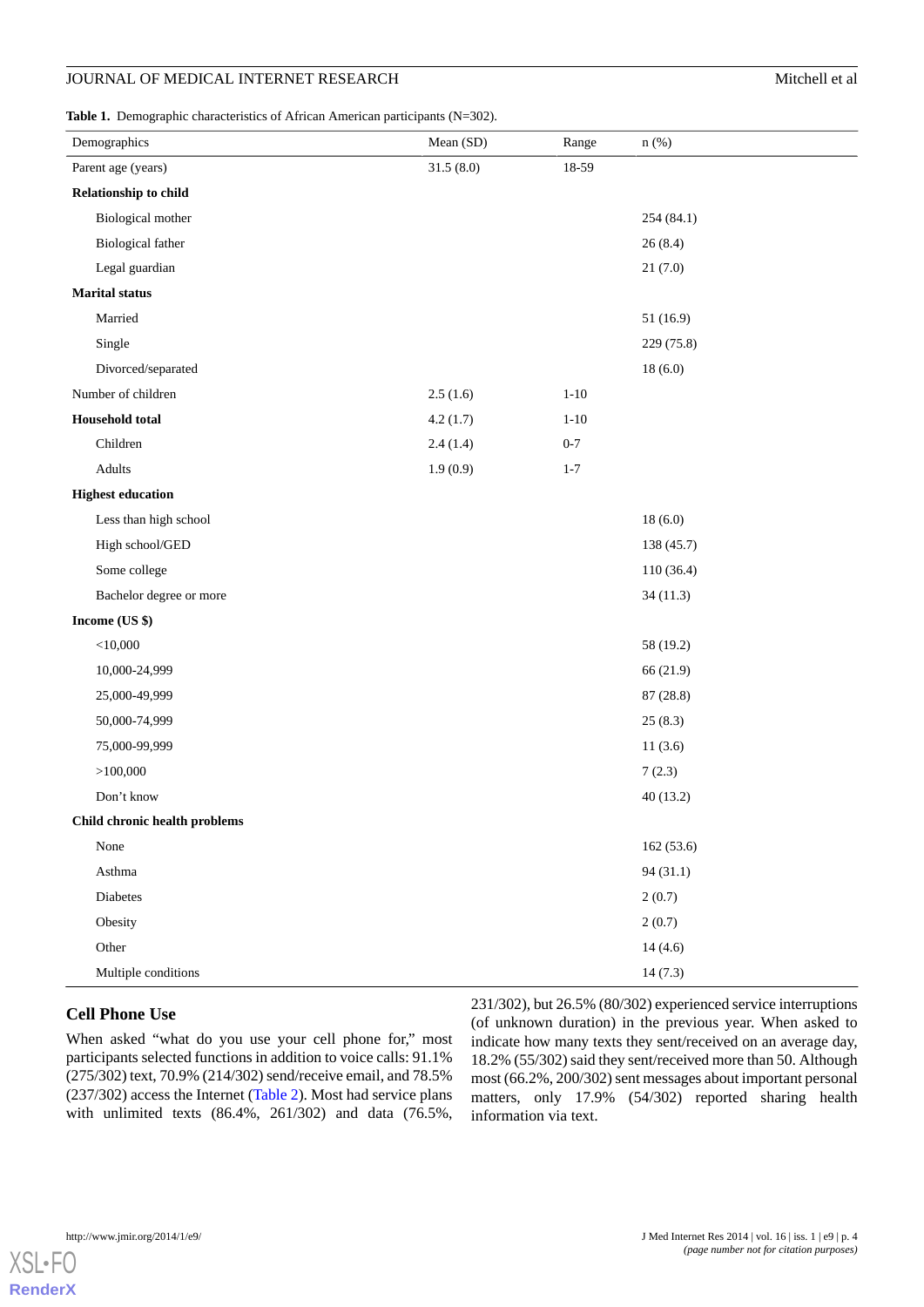<span id="page-4-0"></span>

|  | <b>Table 2.</b> Participant cell phone use by education and income $(N=302)$ . |  |  |  |  |
|--|--------------------------------------------------------------------------------|--|--|--|--|
|--|--------------------------------------------------------------------------------|--|--|--|--|

| Cell phone use                                                                       | Overall<br>n(%) | Parent education<br>n(%)        |                           | Household income (US \$)<br>$n$ (%) |                            |
|--------------------------------------------------------------------------------------|-----------------|---------------------------------|---------------------------|-------------------------------------|----------------------------|
|                                                                                      |                 | $\leq$ High school<br>$(n=156)$ | >High school<br>$(n=144)$ | $<$ 25,000<br>$(n=124)$             | $\geq 25,000$<br>$(n=130)$ |
| Do you have a cell phone? $(yes)^a$                                                  | 293 (97.0)      | 94.2 (147)                      | 144 (100)                 | 118 (95.2)                          | 127(97.7)                  |
| What do you use your cell phone for?                                                 |                 |                                 |                           |                                     |                            |
| Calls <sup>a</sup>                                                                   | 288 (95.4)      | 143 (91.7)                      | 144 (100)                 | 116(93.5)                           | 127(97.7)                  |
| Texts <sup>a</sup>                                                                   | 275 (91.1)      | 135 (86.5)                      | 139 (96.5)                | 112 (90.3)                          | 120(92.3)                  |
| Emails <sup>a</sup>                                                                  | 214 (70.9)      | 102(65.4)                       | 112(77.8)                 | 83 (66.9)                           | 99 (76.2)                  |
| Internet                                                                             | 237 (78.5)      | 116 (74.4)                      | 120(83.3)                 | 98 (79.0)                           | 103(79.2)                  |
| Service plan                                                                         |                 |                                 |                           |                                     |                            |
| My cell phone plan includes text messaging<br>withunlimited texts                    | 261 (86.4)      | 128 (89.5)                      | 131 (91.0)                | 106(90.6)                           | 116(91.3)                  |
| My plan includes data withunlimited data                                             | 231 (76.5)      | 113 (77.9)                      | 116(81.7)                 | 94 (79.7)                           | 104(83.2)                  |
| In the past year, has your cell phone service been inter-<br>rupted? (yes)           | 80(26.5)        | 43 (29.5)                       | 36(25.0)                  | 39 (33.1)                           | 36(28.3)                   |
| Who do you text?                                                                     |                 |                                 |                           |                                     |                            |
| Family <sup>a</sup>                                                                  | 273 (90.4)      | 132 (84.6)                      | 139 (96.5)                | 111 (89.5)                          | 122 (93.8)                 |
| Friends                                                                              | 278 (92.1)      | 139 (89.1)                      | 137(95.1)                 | 113(91.1)                           | 122(93.8)                  |
| Coworkers <sup>a,b</sup>                                                             | 135 (44.7)      | 53 (34.0)                       | 82 (56.9)                 | 46(37.1)                            | 81 (62.3)                  |
| On an average day, how many text messages do you send or receive on your cell phone? |                 |                                 |                           |                                     |                            |
| $\leq 10^a$                                                                          | 55 (18.2)       | 21(14.6)                        | 33(23.6)                  | 19(16.4)                            | 29(23.6)                   |
| $11 - 25^{\rm a}$                                                                    | 87 (28.8)       | 35(24.3)                        | 51 (36.4)                 | 34 (29.3)                           | 45 (36.6)                  |
| $26 - 50^a$                                                                          | 63(20.9)        | 37(25.7)                        | 51(18.6)                  | 28(24.1)                            | 24(19.5)                   |
| $>50$                                                                                | 55 (18.2)       | 30(20.8)                        | 25 (17.9)                 | 26(22.4)                            | 20(16.3)                   |
| When you text do you?                                                                |                 |                                 |                           |                                     |                            |
| Just say hello and chat <sup>a,b</sup>                                               | 248 (82.1)      | 119(76.3)                       | 127(88.2)                 | 101(81.5)                           | 11(85.4)                   |
| Do things related to work                                                            | 127(42.1)       | 52 (33.3)                       | 75(52.1)                  | 49 (39.5)                           | 71 (54.6)                  |
| Send multiple messages to discuss important personal                                 |                 |                                 |                           |                                     |                            |
| matters <sup>a</sup>                                                                 | 200 (66.2)      | 93 (59.6)                       | 106(73.6)                 | 78 (62.9)                           | 97 (74.6)                  |
| Share information about your health                                                  | 54 (17.9)       | 29 (18.6)                       | 25(17.4)                  | 30 (24.2)                           | 16(12.3)                   |

<sup>a</sup>Chi-square tests indicate a significant (*P*<.01) difference between parents with ≤ high school vs > high school education.

<sup>b</sup>Chi-square tests indicate a significant (*P*<.01) difference between parents with annual household incomes < US \$25,000 vs  $\geq$  US \$25,000.

There were several significant socioeconomic differences in terms of cell phone use. Chi-square tests ([Table 2](#page-4-0)) indicated that parents with more than a high school education were more likely to own a cell phone ( $\chi^2$ <sub>1</sub>=8.7, *P*=.003) and use nonvoice phone features (eg, text messaging;  $\chi^2_{1} = 9.7$ , *P*=.002). Multivariate logistic regression ([Table 3](#page-5-0)) controlling for household income also showed that parents with more than a high school education were 6 times more likely to use their cell phones to send text messages compared to parents with less education  $(P=.002)$ .

Chi-square tests suggested that those with higher incomes (>US \$25,000) were more likely to use cell phones for work purposes (eg, to text coworkers:  $\chi^2$ <sub>1</sub> = 17.2, *P*<.001; send messages related to work:  $\chi^2_1$  = 6.0 *P* = .02) than those with lower incomes ([Table](#page-4-0) [2\)](#page-4-0). The income-related difference in likelihood of texting coworkers remained significant in the multivariate model [\(Table](#page-5-0) [3\)](#page-5-0) controlling for parent education (*P*=.001). There were no significant differences in cell phone use by child health status (results not shown).

 $X$ SI • FO **[RenderX](http://www.renderx.com/)**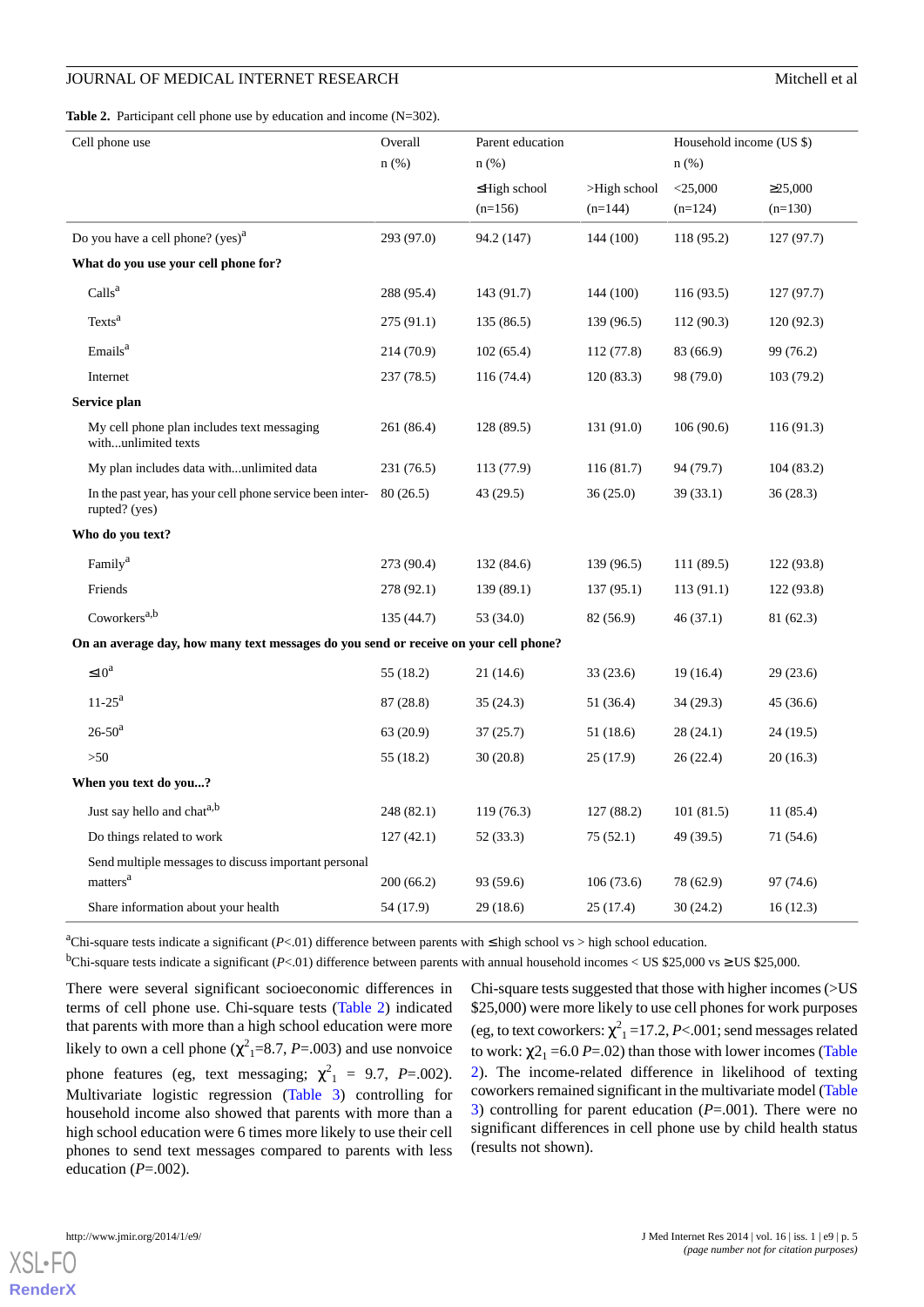<span id="page-5-0"></span>**Table 3.** Odds of reporting various cell phone, Internet, and social network usage for parents with more than a high school education or a household income above US  $$25,000$ .<sup>a</sup>

| Technology use                                               |                  | >High school education |            | Household income<br>$\geq$ US \$25,000 |
|--------------------------------------------------------------|------------------|------------------------|------------|----------------------------------------|
|                                                              | ${\sf OR}$       | 95% CI                 | <b>OR</b>  | 95% CI                                 |
| Cell phone use                                               |                  |                        |            |                                        |
| Own cell phone                                               | $\boldsymbol{0}$ | $\mathbf{0}$           | 1.04       | $0.25 - 4.40$                          |
| <b>Uses these functions:</b>                                 |                  |                        |            |                                        |
| Calls                                                        | $\boldsymbol{0}$ | $\boldsymbol{0}$       | 1.43       | 0.36-5.70                              |
| Texts                                                        | $6.23^{b}$       | 1.96-19.83             | 0.76       | $0.30 - 1.95$                          |
| Emails                                                       | 1.78             | 0.99-3.21              | 1.28       | $0.71 - 2.30$                          |
| Sends texts to these people:                                 |                  |                        |            |                                        |
| Family                                                       | $5.12^{b}$       | 1.60-16.38             | 1.13       | 0.43-2.97                              |
| Coworkers                                                    | 1.58             | $0.92 - 2.69$          | $2.41^{b}$ | 1.41-4.11                              |
| Send/receive >50 texts/day on average                        | $0.89^{b}$       | $0.45 - 1.75$          | 0.71       | $0.36 - 1.39$                          |
| When you text do you?                                        |                  |                        |            |                                        |
| Just say hello and chat                                      | 2.26             | 1.09-4.66              | 1.04       | $0.51 - 2.10$                          |
| Do things related to work                                    | 1.53             | $0.87 - 2.69$          | 1.54       | 0.87-2.71                              |
| Send multiple messages to discuss important personal matters | 1.47             | 0.84-2.58              | 1.49       | $0.85 - 2.61$                          |
| Share information about your health                          | 0.92             | $0.47 - 1.82$          | 0.45       | $0.22 - 0.90$                          |
| <b>Internet usage</b>                                        |                  |                        |            |                                        |
| Do you own any of the following items?                       |                  |                        |            |                                        |
| None                                                         | $0.34^{b}$       | $0.15 - 0.76$          | $0.37^{b}$ | $0.17 - 0.82$                          |
| Desktop computer                                             | 1.61             | 0.94-2.75              | $2.44^{b}$ | 1.43-4.17                              |
| Laptop or notebook                                           | 1.70             | 0.99-2.92              | $2.11^{b}$ | 1.22-3.62                              |
| iPod or MP3 player                                           | 1.60             | $0.94 - 2.73$          | $2.18^{b}$ | 1.28-3.72                              |
| Game console                                                 | 1.02             | $0.60 - 1.74$          | $2.10^{b}$ | 1.23-3.57                              |
| Tablet computer                                              | 1.12             | $0.45 - 2.76$          | $4.14^{b}$ | 1.44-11.89                             |
| Have Internet access at home                                 | 1.68             | 0.89-3.17              | $2.65^{b}$ | 1.38-5.09                              |
| Ever used Internet for                                       |                  |                        |            |                                        |
| Send/read email                                              | $5.24^{b}$       | 2.08-13.17             | 0.74       | $0.33 - 1.66$                          |
| Get news online                                              | $3.29^{b}$       | 1.75-6.18              | 1.23       | $0.67 - 2.27$                          |
| Get health info                                              | 1.98             | 1.16-3.37              | 0.88       | $0.52 - 1.51$                          |
| Social networking (which sites)                              |                  |                        |            |                                        |
| MySpace                                                      | 1.03             | $0.41 - 2.58$          | $0.23^{b}$ | $0.08 - 0.67$                          |
| LinkedIn                                                     | 5.10             | 1.09-23.79             | 2.91       | $0.78 - 10.91$                         |

<sup>a</sup>Models include both greater than high school education and household income above US \$25,000 so that ORs reflect independent influence of each predictor while adjusting for the other.

<sup>b</sup>OR is significant (*P*<.01).

### **Internet Use**

[XSL](http://www.w3.org/Style/XSL)•FO **[RenderX](http://www.renderx.com/)**

In this sample, most parents owned either a desktop (43.7%, 132/302) or laptop computer (55.3%, 167/302), and

approximately three-quarters (75.5%, 228/302) reported having Internet access at home (see [Table 4\)](#page-7-0). Most parents (69.5%, 210/302) reported using the Internet to get news or visit social networking sites (69.9%, 211/302), whereas only 53.0%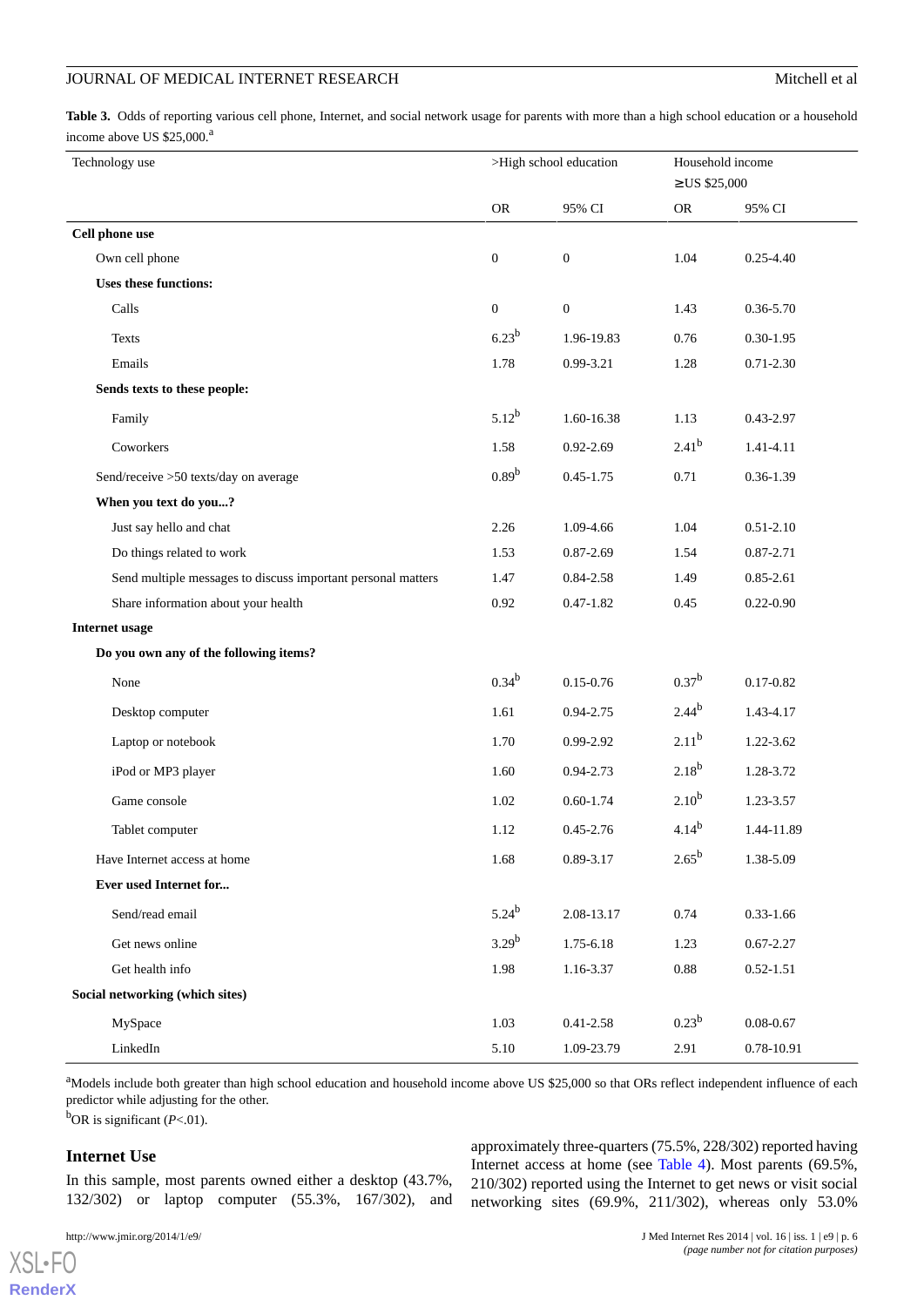(160/302) reported using the Internet to get health information. Nevertheless, more than 87% (264/302) reported willingness or interest in receiving health info online through email or in texts.

Chi-square analyses [\(Table 4\)](#page-7-0) indicated that parents with more education were more likely to own a computer ( $\chi^2$ <sub>1</sub> = 18.6, *P*<.001) and have Internet access at home ( $\chi^2_{1}$  = 10.4, *P*=.001). In addition, those with more education were more likely to use the Internet to send/read email  $(\chi^2_{1} = 22.9, P<.001)$ , get news  $(\chi^2_{1} = 23.5, P<0.01)$ , and get health information  $(\chi^2_{1} = 9.7,$ *P*=.002) than those with less than a high school education. When controlling for household income ([Table 3](#page-5-0)), parents with more

education were more likely to own an Internet-capable device (*P*=.009) and to use the Internet for email and news (*P*<.001). Those with more than a high school education were more likely to seek health information online than those with less education, but this did not reach statistical significance (*P*=.03).

Chi-square tests ([Table 4\)](#page-7-0) and multivariate logistic regressions ([Table 3](#page-5-0)) revealed that parents with higher incomes were more likely to own all types of Internet-capable devices ( $\chi^2$ <sub>1</sub> = 12.1, *P*=.001) and twice as likely to have Internet access at home (*P*=.002). There were no significant differences in Internet use or interest in online health information by child health status (results not shown).

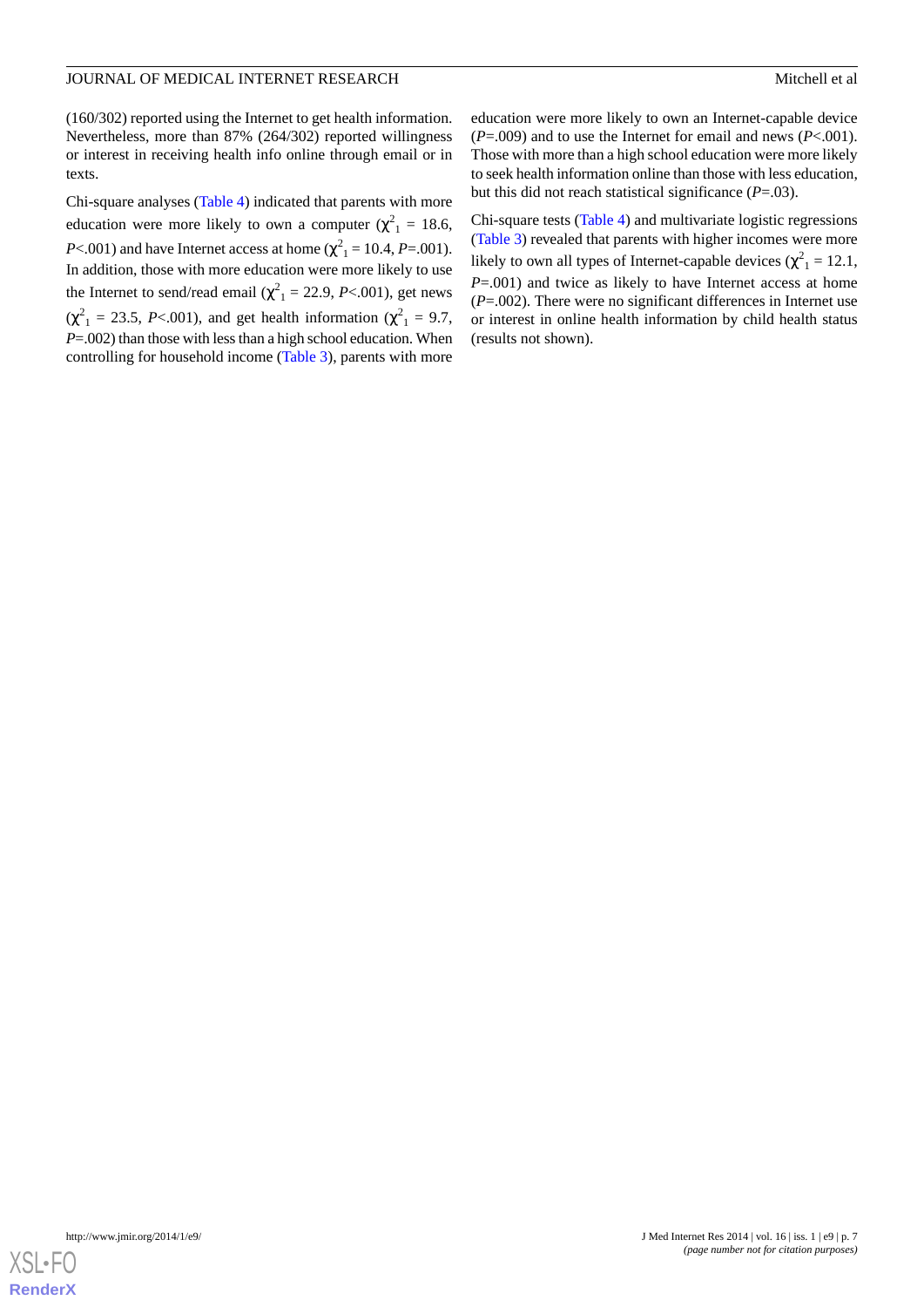<span id="page-7-0"></span>**Table 4.** Participant Internet use by education and income (N=302).

| Internet use                                                                                            | Overall<br>Parent education |                    |                 | Household income (US\$) |               |  |
|---------------------------------------------------------------------------------------------------------|-----------------------------|--------------------|-----------------|-------------------------|---------------|--|
|                                                                                                         | $n$ (%)                     | $n$ (%)            |                 | $n$ (%)                 |               |  |
|                                                                                                         |                             | $\leq$ High school | $>$ High school | $<$ 25,000              | $\geq 25,000$ |  |
|                                                                                                         |                             | $(n=156)$          | $(n=144)$       | $(n=124)$               | $(n=130)$     |  |
| Do you own any of the following items?                                                                  |                             |                    |                 |                         |               |  |
| None <sup>a,b</sup>                                                                                     | 52(17.2)                    | 41(26.3)           | 11(7.6)         | 29 (23.4)               | 10(7.7)       |  |
| Desktop computer <sup>a,b</sup>                                                                         | 132(43.7)                   | 53 (34.0)          | 78 (54.2)       | 41 (33.1)               | 76 (58.5)     |  |
| Laptop or notebook <sup>a,b</sup>                                                                       | 167(55.3)                   | 70 (44.9)          | 96(66.7)        | 57 (46.0)               | 93 (71.5)     |  |
| iPod or MP3 player <sup>a,b</sup>                                                                       | 114(37.7)                   | 46 (29.5)          | 68 (47.2)       | 37 (29.8)               | 67(51.5)      |  |
| Game consoleb                                                                                           | 150 (49.7)                  | 71 (45.5)          | 79 (54.9)       | 53 (42.7)               | 80(61.5)      |  |
| Tablet computer <sup>b</sup>                                                                            | 26(8.6)                     | 9(5.8)             | 17(11.8)        | 5(4.0)                  | 20(15.4)      |  |
| Do you have Internet access at home (other than a cell                                                  |                             |                    |                 |                         |               |  |
| phone)? $(yes)^{a,b}$                                                                                   | 228 (75.5)                  | 106(67.9)          | 120(83.3)       | 83 (66.9)               |               |  |
| Have you ever used the Internet to do any of the<br>following?                                          |                             |                    |                 |                         |               |  |
| Send/read email <sup>a</sup>                                                                            | 254(84.1)                   | 116 (74.4)         | 136 (94.4)      | 107(86.3)               | 115(88.5)     |  |
| Get news online <sup>a</sup>                                                                            | 210(69.5)                   | 90 (57.7)          | 119(82.6)       | 85 (68.5)               | 103(79.2)     |  |
| Online chat                                                                                             | 155(51.3)                   | 79 (50.6)          | 76 (52.8)       | 69 (55.6)               | 64 (49.2)     |  |
| Social networking site                                                                                  | 211(69.9)                   | 102(65.4)          | 108(75.0)       | 89 (71.8)               | 93 (71.5)     |  |
| Write or read blogs                                                                                     | 161 (53.3)                  | 78 (50.0)          | 82 (56.9)       | 61 (49.2)               | 74 (56.9)     |  |
| Use Twitter                                                                                             | 102(33.8)                   | 50(32.1)           | 51 (35.4)       | 41(33.1)                | 46 (35.4)     |  |
| Watch video sharing site                                                                                | 191 (63.2)                  | 92(59.0)           | 98 (68.1)       | 81 (65.3)               | 83 (63.8)     |  |
| Search engine                                                                                           | 209(69.2)                   | 101(64.7)          | 107(74.3)       | 91 (73.4)               | 89 (68.5)     |  |
| Get health info <sup>a</sup>                                                                            | 160(53.0)                   | 68 (43.6)          | 91 (63.2)       | 67(54.0)                | 73 (56.2)     |  |
| Video games                                                                                             | 121(40.1)                   | 59 (37.8)          | 61 (42.4)       | 56 (45.2)               | 51 (39.2)     |  |
| Would you be willing to receive email or text messages<br>to get health information? (yes)              | 264 (87.4)                  | 141 (91.0)         | 121 (84.0)      | 112 (90.3)              | 109 (83.8)    |  |
| Would you be Interested in receiving health informa-<br>tion on the Internet via email or online? (yes) | 255 (84.4)                  | 133 (85.8)         | 120(83.9)       | 109(88.6)               | 109(83.8)     |  |
| Would you be interested in keeping track of your<br>child's health online? (yes)                        | 279 (92.4)                  | 141 (91.0)         | 136 (94.4)      | 115 (92.7)              | 120(92.3)     |  |

<sup>a</sup>Chi-square tests indicate a significant (*P*<.01) difference between parents with ≤high school vs >high school education.

<sup>b</sup>Chi-square tests indicate a significant (*P*<.01) difference between parents with annual household incomes <US \$25,000 vs ≥US \$25,000.

#### **Social Networking**

More than 80.8% (244/302) of parents in our sample used social networking, primarily Facebook (78.8%, 238/302), and close to half (46.4%, 140/302) accessed these sites daily (see [Table](#page-8-0) [5\)](#page-8-0). Almost three-quarters (74.2%, 224/302) were interested in joining a social networking group about a health topic concerning their child.

There were very few education or income differences in social networking activity among African American mothers. Chi-square tests ( $\chi^2$ <sub>1</sub> = 9.8, *P*=.002) and multivariate logistic regressions [\(Table 3](#page-5-0); *P*=.005) indicated that those with lower incomes were more likely to use MySpace. Also, chi-square tests ([Table 5\)](#page-8-0) showed parents with more education ( $\chi^2_{1} = 11.4$ ,  $P = .001$ ) and higher household incomes ( $\chi^2$ <sub>1</sub> = 7.0, *P*=.008) were more likely to use LinkedIn compared to their counterparts, but multivariate results suggest the effects of education and income were not independent ([Table 3\)](#page-5-0). There were no significant differences in social networking by child health status (results not shown).

 $X$ SL•FO **[RenderX](http://www.renderx.com/)**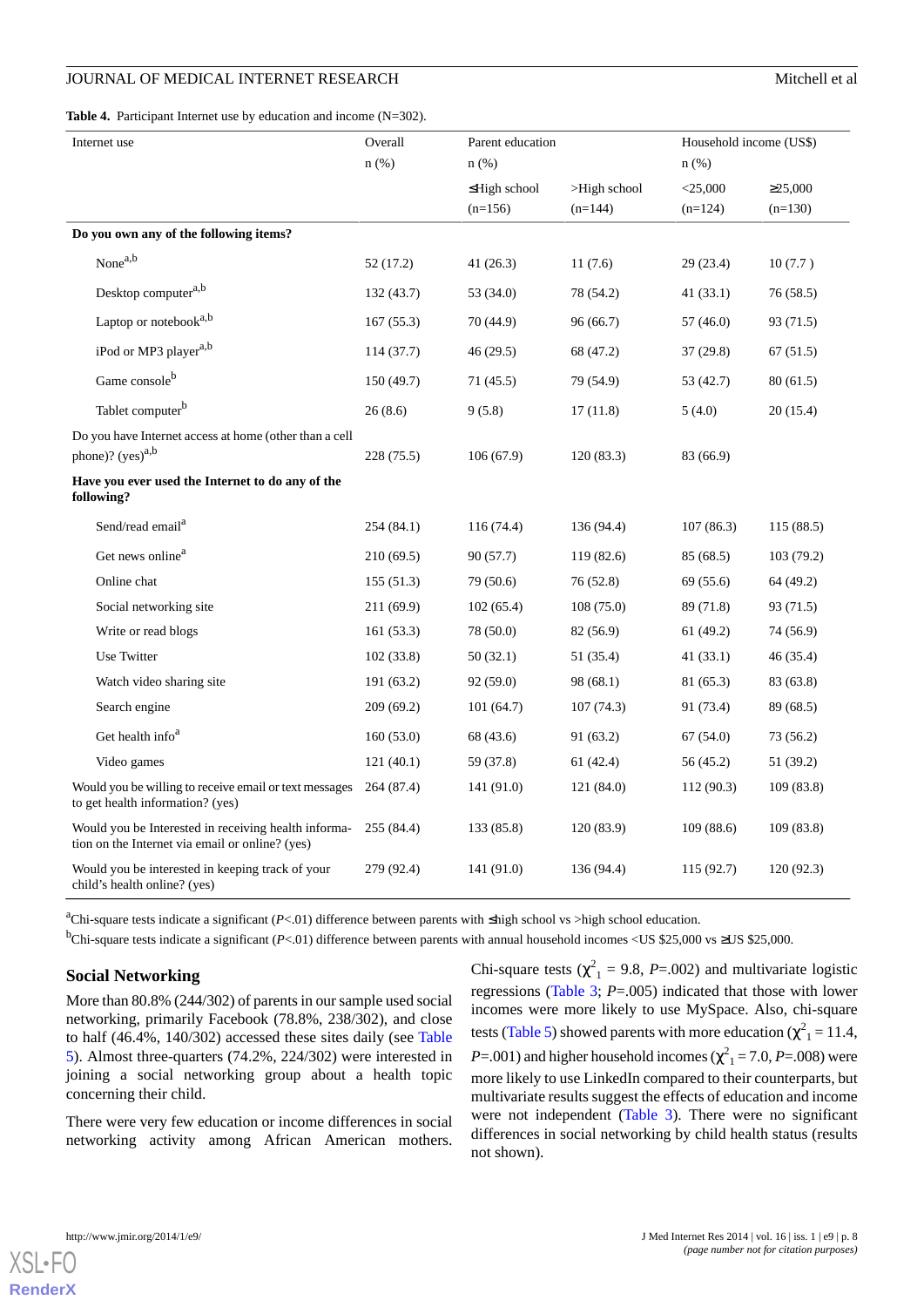<span id="page-8-0"></span>**Table 5.** Participant social networking by education and income (N=302).

| Social networking use                                                                         | Overall<br>n(%) | Parent education<br>$n$ (%)     |                              | Household income (US \$)<br>$n$ (%) |                            |
|-----------------------------------------------------------------------------------------------|-----------------|---------------------------------|------------------------------|-------------------------------------|----------------------------|
|                                                                                               |                 | $\leq$ High school<br>$(n=156)$ | $>$ High school<br>$(n=144)$ | $<$ 25,000<br>$n=124$               | $\geq 25,000$<br>$(n=130)$ |
| Ever use social networking                                                                    | 244 (80.8)      | 130(83.3)                       | 112(77.8)                    | 104(83.9)                           | 99 (76.2)                  |
| Which social networking sites do you use?                                                     |                 |                                 |                              |                                     |                            |
| Facebook                                                                                      | 238 (78.8)      | 126(80.8)                       | 110(76.4)                    | 102(82.3)                           | 96 (73.8)                  |
| MySpaceb                                                                                      | 24(7.9)         | 14(9.0)                         | 10(6.9)                      | 18(14.5)                            | 5(3.8)                     |
| LinkedIn <sup>a,b</sup>                                                                       | 16(5.3)         | 2(1.3)                          | 14(9.7)                      | 3(2.4)                              | 13(10.0)                   |
| Twitter                                                                                       | 90(29.8)        | 47(30.1)                        | 41(28.5)                     | 41(33.1)                            | 35(26.9)                   |
| How often do you visit social networking sites?                                               |                 |                                 |                              |                                     |                            |
| Every day                                                                                     | 140(46.4)       | 74 (57.4)                       | 65(58.0)                     | 55 (52.9)                           | 61(61.6)                   |
| 2-3 days/week                                                                                 | 50(16.6)        | 25(19.4)                        | 25(22.3)                     | 24(23.1)                            | 16(16.2)                   |
| Weekly                                                                                        | 33(10.9)        | 18(14.0)                        | 14(12.5)                     | 17(16.3)                            | 12(12.1)                   |
| Monthly                                                                                       | 20(6.6)         | 12(9.3)                         | 8(7.1)                       | 8(7.7)                              | 10(10.1)                   |
| Would you join a social networking group about<br>a health topic concerning your child? (yes) | 224 (74.2)      | 114(74.5)                       | 108(78.8)                    | 98 (83.1)                           | 94 (74.0)                  |

<sup>a</sup>Chi-square tests indicate a significant (*P*<.01) difference between parents with ≤high school vs >high school education.

<sup>b</sup>Chi-square tests indicate a significant (*P*<.01) difference between parents with annual household incomes <US \$25,000 vs ≥US \$25,000.

## *Discussion*

This study aimed to guide the development of mHealth communication technologies designed for URM pediatric patients, particularly technologies that could address chronic conditions for which there are racial/ethnic disparities. We examined patterns of mHealth communication technology access, use, and preferences among a socioeconomically diverse sample of African American parents of underserved children in urban community health centers.

Our data confirm that African American adults, primarily mothers in this case, are avid users of mobile phones. Nearly everyone in our sample (97%) reported owning a cell phone, which is similar to recent findings by the Pew Research Center on African American cell phone ownership (93%) [[9\]](#page-10-3). Approximately 90% of all participants used their cell phones to text, and approximately 80% used them to access the Internet. These rates are even higher than those for non-Hispanic black adults reported in Pew's May 2012 national survey (80% and 60% for texting and Internet access, respectively) [\[22](#page-10-16)]. The higher rates in our sample may be due to participants' residing in a metropolitan area  $[23]$  $[23]$ , but they also may be related to the participants' specific age and status as parents which has an associated need to be easily accessible. The health communication implication of their pervasive use of mobile phones for texting and Internet access is that these channels may be a more acceptable means than voice calls for health care providers to communicate with parents/caregivers of pediatric patients. Although relatively few African American mothers (18%) shared health information via text, there was strong interest in receiving health information via mobile phones

[XSL](http://www.w3.org/Style/XSL)•FO **[RenderX](http://www.renderx.com/)**

(87%). Thus, findings support both high levels of nonvoice mobile phone use and high levels of interest in receiving health information via this channel.

A caveat in the ubiquity of mobile phone use is that over 25% of African American parents in our sample experienced cell phone service interruption in the prior year. This means that for a notable proportion of African American mothers, mobile phones are not a totally reliable form of communication. Nevertheless, there is probably not a more consistent means of contacting these parents/caregivers. We know of no other studies that have examined the frequency and pervasiveness of cell phone service interruptions. Therefore, it would be useful to collect more information about service interruptions and turnover in phone numbers when designing mHeath interventions for this population.

Our data also indicate that most urban African American mothers can access the Internet at home (76%). Although home Internet access in our sample was more prevalent among those with higher income (86%), it was still relatively pervasive among lower income families (67%). Our findings regarding home Internet access were similar to those of DeMartini and colleagues [[21\]](#page-10-15), who found that 80% of their sample of urban parents had home Internet access. Also, our finding that lower income parents were less likely to report home Internet access parallels the Pew Center data, although national rates for adults are lower (46% of those with annual incomes less than US \$30,000 reported home broadband access) [[24\]](#page-10-18).

In addition to discrepancies in home Internet access, there were also significant socioeconomic discrepancies in mobile device ownership. Although there were no significant differences in cell phone ownership, mothers with higher incomes were at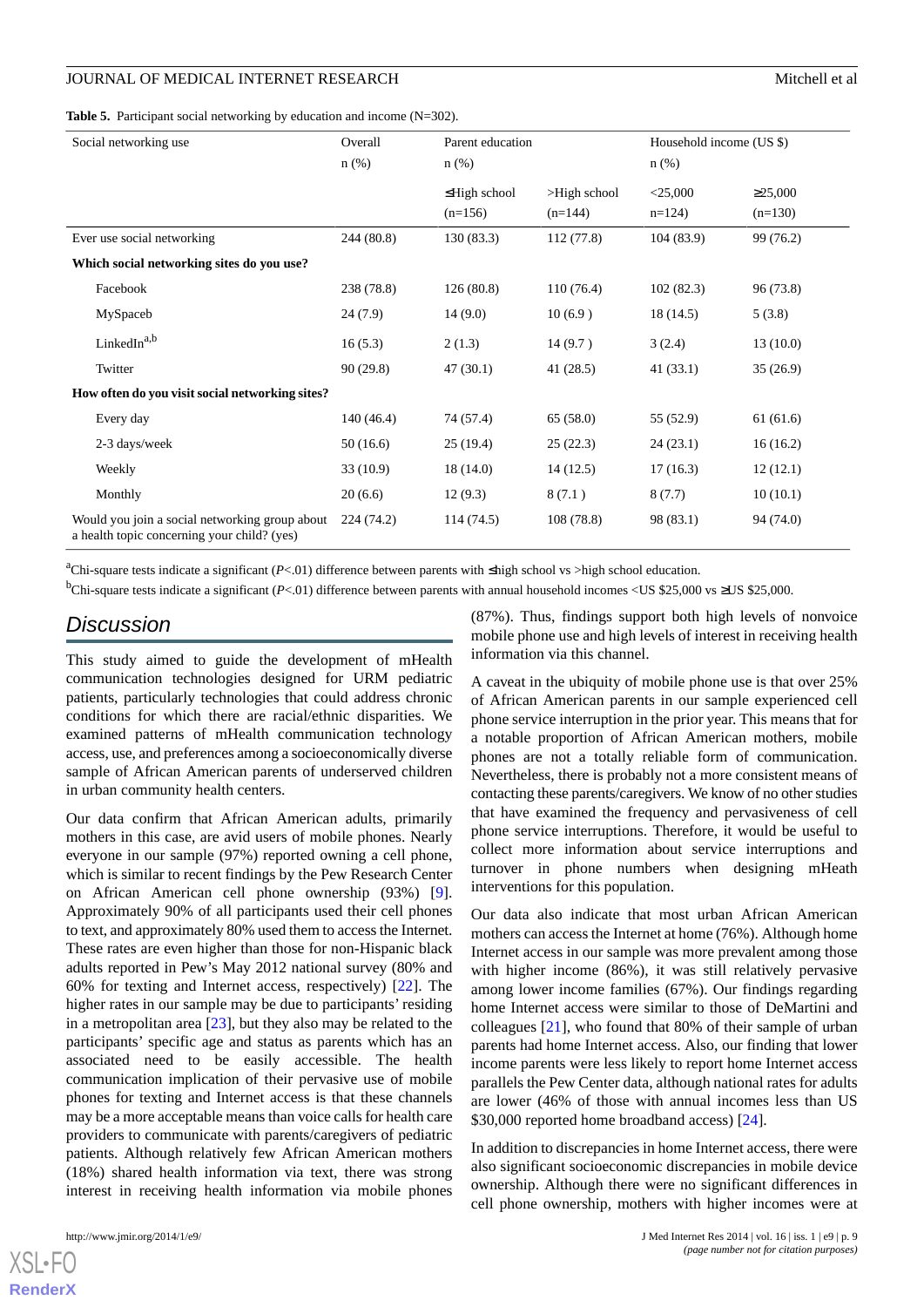least twice as likely to own various other mobile devices (eg, laptop, tablet computer) than their lower income counterparts, which parallels the Pew Center's 2013 survey data [[25\]](#page-10-19). This income disparity is important for developers to account for when considering the platforms and user interface of apps and other mHealth technologies.

We found that email and websites, including social networks, are other venues with large potential for communicating with URM parents about children's health management because 84% reported email use and 70% reported social networking use (46% reported daily use). Our findings regarding the frequency of email and social networking use parallel data on all adults from the Pew Center (88% of Internet users send or receive email and 67% use a social networking site) [\[26](#page-10-20)] and from DeMartini and colleagues (91% of parents reported having an email account) [\[21](#page-10-15)]. Moreover, 84% of our sample reported interest in receiving health information on the Internet via email or online, and more than half are already using the Internet to get health information. Despite potential privacy concerns, 74% of mothers were interested in joining a social networking group about a health topic concerning their children. DeMartini and colleagues similarly found among their sample of urban parents, strong interest in the use of mHealth data with more than 70% of parents reporting that they would use digitally supplied health information.

We found no significant difference in Internet/mobile device use or interest in using these outlets to send/receive information about their children's health between parents of healthy children and parents of children with a chronic health condition. We know of no other study that has examined this issue, and more research is needed to confirm our findings. Yet, our results

suggest that mHealth could be harnessed to reduce racial disparities across both chronic diseases and more general child health measures (eg, vaccination receipt)[\[27](#page-10-21)].

This survey of urban African American mothers of pediatric primary care patients is an important first step in understanding acceptability of mHealth communication technology in this population, but there is more specific and nuanced information that will be necessary for designing technologies targeting them. For example, this survey did not ask about smartphone ownership or operating systems used (eg, Android, Apple), cell phone service providers, utilization of different types of apps, or desire/need for mobile products for managing children's chronic conditions. Furthermore this was a convenience sample that may not be representative of URM parents who do not seek primary care for their children (ie, rely on emergency departments) and does not reflect the usage and preferences of non-English speakers. Future studies of mobile technology use in pediatric settings should measure the usage of patients themselves (ie, children) and assess eHealth literacy to understand the capacity for content uptake by patients/caregivers.

Overall, this study confirmed that African American parents, even those with lower incomes, are frequent users of various mobile technologies. Although few are currently using such modalities for managing their children's health, there was pervasive interest in doing so. Designers and researchers should note that mobile use varies by parent education and income and may need to account for service interruptions. Nonetheless, African American parents' access and interest in using mHealth make it a promising platform for reducing pediatric health disparities.

#### **Acknowledgments**

This project was supported by Award Number UL1RR031988 /UL1TR000075 from the NIH National Center for Advancing Translational Sciences. Research reported in this publication was also supported by the National Institute on Minority Health and Health Disparities of the National Institutes of Health under Award Number P20MD000198. The content is solely the responsibility of the authors and does not necessarily represent the official views of the National Institutes of Health.

#### <span id="page-9-0"></span>**Conflicts of Interest**

None declared.

#### <span id="page-9-1"></span>**References**

- <span id="page-9-2"></span>1. US Department of Health and Human Services, Health Information Technology and Quality Improvement. 2013. Video report: What is mHealth? URL: <http://www.hrsa.gov/healthit/mhealth.html> [accessed 2013-07-16] [[WebCite Cache ID](http://www.webcitation.org/

                                    6I9xJclEO) [6I9xJclEO](http://www.webcitation.org/

                                    6I9xJclEO)]
- <span id="page-9-4"></span><span id="page-9-3"></span>2. Gentles SJ, Lokker C, McKibbon KA. Health information technology to facilitate communication involving health care providers, caregivers, and pediatric patients: a scoping review. J Med Internet Res 2010;12(2):e22 [[FREE Full text](http://www.jmir.org/2010/2/e22/)] [doi: [10.2196/jmir.1390](http://dx.doi.org/10.2196/jmir.1390)] [Medline: [20562092](http://www.ncbi.nlm.nih.gov/entrez/query.fcgi?cmd=Retrieve&db=PubMed&list_uids=20562092&dopt=Abstract)]
- 3. HealthyPeople.gov. 2012. Health Communication and Health Information Technology URL: [http://www.healthypeople.gov/](http://www.healthypeople.gov/2020/topicsobjectives2020/overview.aspx?topicid=18) [2020/topicsobjectives2020/overview.aspx?topicid=18](http://www.healthypeople.gov/2020/topicsobjectives2020/overview.aspx?topicid=18) [accessed 2013-04-04] [[WebCite Cache ID 6FdJDBQab\]](http://www.webcitation.org/

                                    6FdJDBQab)
- 4. Zickuhr K, Smith A. Digital Differences. Washington, DC: Pew Internet & American Life Project; 2012 Apr 13. URL: <http://www.pewinternet.org/Reports/2012/Digital-differences.aspx> [accessed 2013-04-11] [[WebCite Cache ID 6FnmhB24L\]](http://www.webcitation.org/

                                    6FnmhB24L)
- 5. Pew Internet & American Life Project. 2013. Trend data (adults): Demographics of Internet users URL: [http://pewinternet.](http://pewinternet.org/Trend-Data-(Adults)/Whos-Online.aspx) [org/Trend-Data-\(Adults\)/Whos-Online.aspx](http://pewinternet.org/Trend-Data-(Adults)/Whos-Online.aspx) [accessed 2013-07-11] [[WebCite Cache ID 6I2NbjLy0](http://www.webcitation.org/

                                    6I2NbjLy0)]

**[RenderX](http://www.renderx.com/)**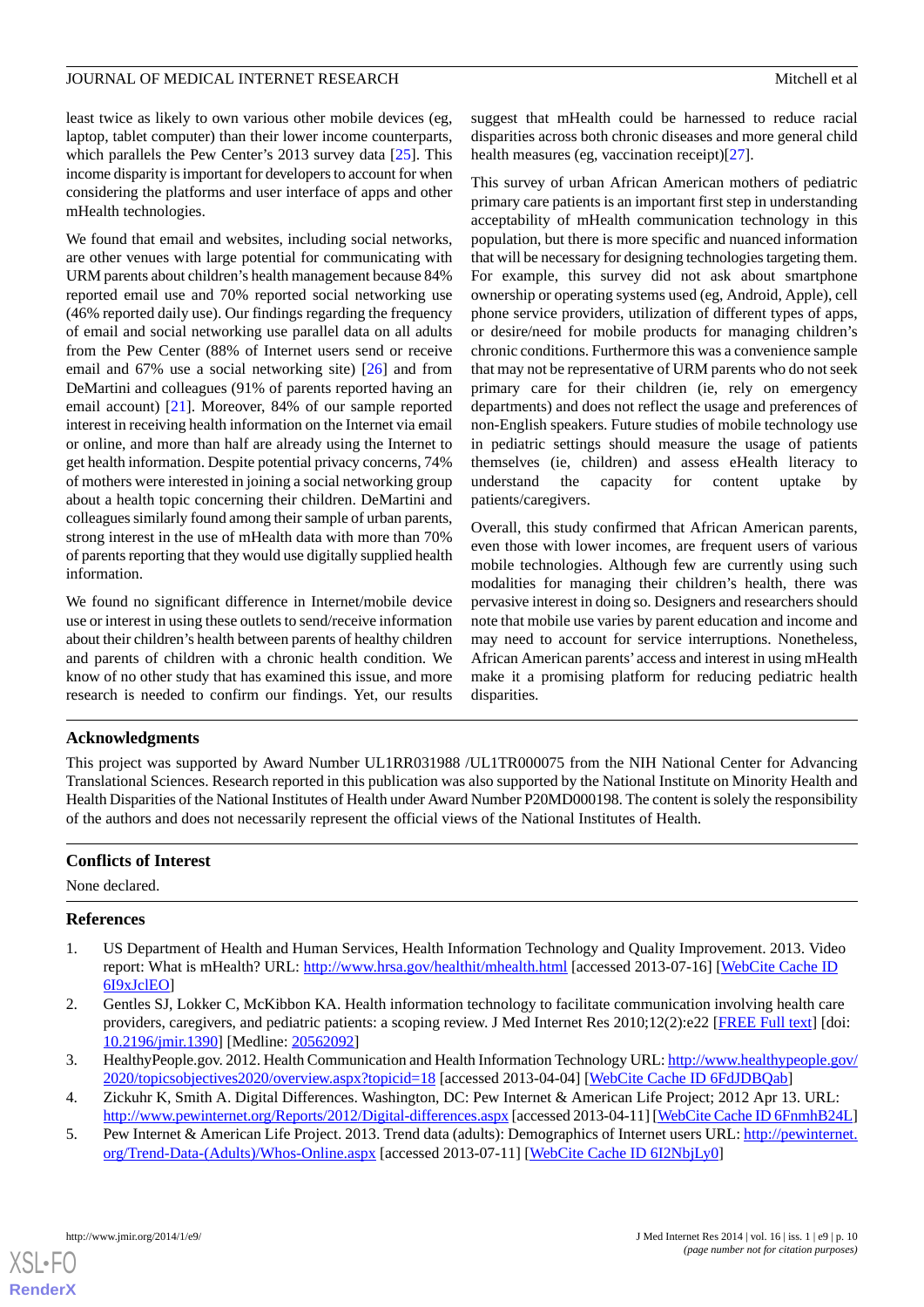- <span id="page-10-0"></span>6. Smith A. Smartphone ownership - 2013 update. Washington, DC: Pew Internet & American Life Project; 2013 Jun 5. URL: [http://www.pewinternet.org/~/media/Files/Reports/2013/PIP\\_Smartphone\\_adoption\\_2013.pdf,](http://www.pewinternet.org/~/media/Files/Reports/2013/PIP_Smartphone_adoption_2013.pdf,) [accessed 2013-11-27] [[WebCite Cache ID 6LRnXrEvA](http://www.webcitation.org/

                                    6LRnXrEvA)]
- <span id="page-10-1"></span>7. Fox S. Pew Internet: Health. Washington, DC: Pew Internet & American Life Project; 2013 Jul 01. URL: [http://www.](http://www.pewinternet.org/Commentary/2011/November/Pew-Internet-Health.aspx) [pewinternet.org/Commentary/2011/November/Pew-Internet-Health.aspx](http://www.pewinternet.org/Commentary/2011/November/Pew-Internet-Health.aspx) [accessed 2013-07-12] [[WebCite Cache ID](http://www.webcitation.org/

                                    6I2ppmgxa) [6I2ppmgxa](http://www.webcitation.org/

                                    6I2ppmgxa)]
- <span id="page-10-3"></span><span id="page-10-2"></span>8. Kind T, Huang ZJ, Farr D, Pomerantz KL. Internet and computer access and use for health information in an underserved community. Ambul Pediatr 2005;5(2):117-121. [doi: [10.1367/A04-107R.1](http://dx.doi.org/10.1367/A04-107R.1)] [Medline: [15780014](http://www.ncbi.nlm.nih.gov/entrez/query.fcgi?cmd=Retrieve&db=PubMed&list_uids=15780014&dopt=Abstract)]
- <span id="page-10-4"></span>9. Brenner J. Pew Internet: Mobile. Washington, DC: Pew Internet & American Life Project; 2013 Jun 06. URL: [http:/](http://pewinternet.org/Commentary/2012/February/Pew-Internet-Mobile.aspx) [/pewinternet.org/Commentary/2012/February/Pew-Internet-Mobile.aspx](http://pewinternet.org/Commentary/2012/February/Pew-Internet-Mobile.aspx) [accessed 2013-07-12] [[WebCite Cache ID](http://www.webcitation.org/

                                    6I2qCoXDw) [6I2qCoXDw](http://www.webcitation.org/

                                    6I2qCoXDw)]
- <span id="page-10-5"></span>10. Fox S, Duggan M. Mobile Health 2012. Washington, DC: Pew Internet & American Life Project; 2012 Nov 08. URL: [http:/](http://www.pewinternet.org/~/media//Files/Reports/2012/PIP_MobileHealth2012_FINAL.pdf) [/www.pewinternet.org/~/media//Files/Reports/2012/PIP\\_MobileHealth2012\\_FINAL.pdf](http://www.pewinternet.org/~/media//Files/Reports/2012/PIP_MobileHealth2012_FINAL.pdf) [accessed 2013-07-11] [\[WebCite](http://www.webcitation.org/

                                    6I2CA4UPh) [Cache ID 6I2CA4UPh](http://www.webcitation.org/

                                    6I2CA4UPh)]
- <span id="page-10-6"></span>11. Akinbami LJ, Moorman JE, Garbe PL, Sondik EJ. Status of childhood asthma in the United States, 1980-2007. Pediatrics 2009 Mar;123 Suppl 3:S131-S145 [[FREE Full text](http://pediatrics.aappublications.org/cgi/pmidlookup?view=long&pmid=19221156)] [doi: [10.1542/peds.2008-2233C\]](http://dx.doi.org/10.1542/peds.2008-2233C)
- <span id="page-10-7"></span>12. Ogden CL, Carroll MD, Kit BK, Flegal KM. Prevalence of obesity and trends in body mass index among US children and adolescents, 1999-2010. JAMA 2012 Feb 1;307(5):483-490. [doi: [10.1001/jama.2012.40\]](http://dx.doi.org/10.1001/jama.2012.40) [Medline: [22253364\]](http://www.ncbi.nlm.nih.gov/entrez/query.fcgi?cmd=Retrieve&db=PubMed&list_uids=22253364&dopt=Abstract)
- <span id="page-10-8"></span>13. Ngo-Metzger Q, Hayes GR, Yunan Chen, Cygan R, Garfield CF. Improving communication between patients and providers using health information technology and other quality improvement strategies: focus on low-income children. Med Care Res Rev 2010 Oct;67(5 Suppl):246S-267S. [doi: [10.1177/1077558710375431](http://dx.doi.org/10.1177/1077558710375431)] [Medline: [20675346](http://www.ncbi.nlm.nih.gov/entrez/query.fcgi?cmd=Retrieve&db=PubMed&list_uids=20675346&dopt=Abstract)]
- <span id="page-10-9"></span>14. Neville R, Greene A, McLeod J, Tracey A, Tracy A, Surie J. Mobile phone text messaging can help young people manage asthma. BMJ 2002 Sep 14;325(7364):600 [[FREE Full text](http://europepmc.org/abstract/MED/12228151)] [Medline: [12228151](http://www.ncbi.nlm.nih.gov/entrez/query.fcgi?cmd=Retrieve&db=PubMed&list_uids=12228151&dopt=Abstract)]
- <span id="page-10-10"></span>15. Kharbanda EO, Stockwell MS, Fox HW, Andres R, Lara M, Rickert VI. Text message reminders to promote human papillomavirus vaccination. Vaccine 2011 Mar 21;29(14):2537-2541. [doi: [10.1016/j.vaccine.2011.01.065\]](http://dx.doi.org/10.1016/j.vaccine.2011.01.065) [Medline: [21300094](http://www.ncbi.nlm.nih.gov/entrez/query.fcgi?cmd=Retrieve&db=PubMed&list_uids=21300094&dopt=Abstract)]
- <span id="page-10-12"></span><span id="page-10-11"></span>16. Ruppel EK, Rains SA. Information sources and the health information-seeking process: An application and extension of channel complementarity theory. Communication Monographs 2012 Sep;79(3):385-405. [doi: [10.1080/03637751.2012.697627\]](http://dx.doi.org/10.1080/03637751.2012.697627)
- <span id="page-10-13"></span>17. Fjeldsoe BS, Marshall AL, Miller YD. Behavior change interventions delivered by mobile telephone short-message service. Am J Prev Med 2009 Feb;36(2):165-173. [doi: [10.1016/j.amepre.2008.09.040\]](http://dx.doi.org/10.1016/j.amepre.2008.09.040) [Medline: [19135907](http://www.ncbi.nlm.nih.gov/entrez/query.fcgi?cmd=Retrieve&db=PubMed&list_uids=19135907&dopt=Abstract)]
- <span id="page-10-14"></span>18. Krishna S, Boren SA, Balas EA. Healthcare via cell phones: a systematic review. Telemed J E Health 2009 Apr;15(3):231-240. [doi: [10.1089/tmj.2008.0099\]](http://dx.doi.org/10.1089/tmj.2008.0099) [Medline: [19382860](http://www.ncbi.nlm.nih.gov/entrez/query.fcgi?cmd=Retrieve&db=PubMed&list_uids=19382860&dopt=Abstract)]
- <span id="page-10-15"></span>19. Cohall AT, Cohall R, Dye B, Dini S, Vaughan RD. Parents of urban adolescents in Harlem, New York, and the Internet: a cross-sectional survey on preferred resources for health information. J Med Internet Res 2004 Dec 3;6(4):e43 [\[FREE Full](http://www.jmir.org/2004/4/e43/) [text](http://www.jmir.org/2004/4/e43/)] [doi: [10.2196/jmir.6.4.e43\]](http://dx.doi.org/10.2196/jmir.6.4.e43) [Medline: [15631967\]](http://www.ncbi.nlm.nih.gov/entrez/query.fcgi?cmd=Retrieve&db=PubMed&list_uids=15631967&dopt=Abstract)
- <span id="page-10-16"></span>20. Knapp C, Madden V, Wang H, Sloyer P, Shenkman E. Internet use and eHealth literacy of low-income parents whose children have special health care needs. J Med Internet Res 2011 Sep;13(3):e75 [\[FREE Full text\]](http://www.jmir.org/2011/3/e75/) [doi: [10.2196/jmir.1697](http://dx.doi.org/10.2196/jmir.1697)] [Medline: [21960017](http://www.ncbi.nlm.nih.gov/entrez/query.fcgi?cmd=Retrieve&db=PubMed&list_uids=21960017&dopt=Abstract)]
- <span id="page-10-17"></span>21. Demartini TL, Beck AF, Klein MD, Kahn RS. Access to digital technology among families coming to urban pediatric primary care clinics. Pediatrics 2013 Jul;132(1):e142-e148. [doi: [10.1542/peds.2013-0594](http://dx.doi.org/10.1542/peds.2013-0594)] [Medline: [23753100](http://www.ncbi.nlm.nih.gov/entrez/query.fcgi?cmd=Retrieve&db=PubMed&list_uids=23753100&dopt=Abstract)]
- <span id="page-10-18"></span>22. Duggan M, Rainie L. Cell Phone Activities 2012. Washington, DC: Pew Internet & American Life Project; 2012 Nov 25. URL: <http://pewinternet.org/Reports/2012/Cell-Activities.aspx> [accessed 2013-07-12] [\[WebCite Cache ID 6I2rBkWFH\]](http://www.webcitation.org/

                                    6I2rBkWFH)
- <span id="page-10-19"></span>23. Fox S. Rural e-patients face access challenges. Washington, DC: Pew Internet & American Life Project; 2012 Nov 26. URL: <http://www.pewinternet.org/Commentary/2012/November/Rural-epatients-face-access-challenges.aspx> [accessed 2012-04-11] [\[WebCite Cache ID 6Fnmk4SQz\]](http://www.webcitation.org/

                                    6Fnmk4SQz)
- <span id="page-10-21"></span><span id="page-10-20"></span>24. Brenner J, Rainie L. Pew Internet: Broadband. Washington, DC: Pew Internet & American Life Project; 2012 May 01. URL:<http://pewinternet.org/Commentary/2012/May/Pew-Internet-Broadband.aspx> [accessed 2013-07-11] [[WebCite Cache](http://www.webcitation.org/

                                    6I2rI3IHr) [ID 6I2rI3IHr](http://www.webcitation.org/

                                    6I2rI3IHr)]
- 25. Zickuhr K. Tablet Ownership 2013. Washington, DC: Pew Internet & American Life Project; 2013 Jun 10. URL: [http:/](http://pewinternet.org/Reports/2013/Tablet-Ownership-2013/Findings.aspx) [/pewinternet.org/Reports/2013/Tablet-Ownership-2013/Findings.aspx](http://pewinternet.org/Reports/2013/Tablet-Ownership-2013/Findings.aspx) [accessed 2013-07-11] [[WebCite Cache ID 6I2rQfraT\]](http://www.webcitation.org/

                                    6I2rQfraT)
- 26. Pew Internet & Life Project. 2012 Dec. Trend data (Adults) URL: [http://pewinternet.org/Trend-Data-\(Adults\)/](http://pewinternet.org/Trend-Data-(Adults)/Online-Activites-Total.aspx) [Online-Activites-Total.aspx](http://pewinternet.org/Trend-Data-(Adults)/Online-Activites-Total.aspx) [accessed 2013-07-12] [\[WebCite Cache ID 6I2rcVKcl](http://www.webcitation.org/

                                    6I2rcVKcl)]
- 27. Stockwell MS, Kharbanda EO, Martinez RA, Lara M, Vawdrey D, Natarajan K, et al. Text4Health: impact of text message reminder-recalls for pediatric and adolescent immunizations. Am J Public Health 2012 Feb;102(2):e15-e21. [doi: [10.2105/AJPH.2011.300331\]](http://dx.doi.org/10.2105/AJPH.2011.300331) [Medline: [22390457](http://www.ncbi.nlm.nih.gov/entrez/query.fcgi?cmd=Retrieve&db=PubMed&list_uids=22390457&dopt=Abstract)]



**[RenderX](http://www.renderx.com/)**